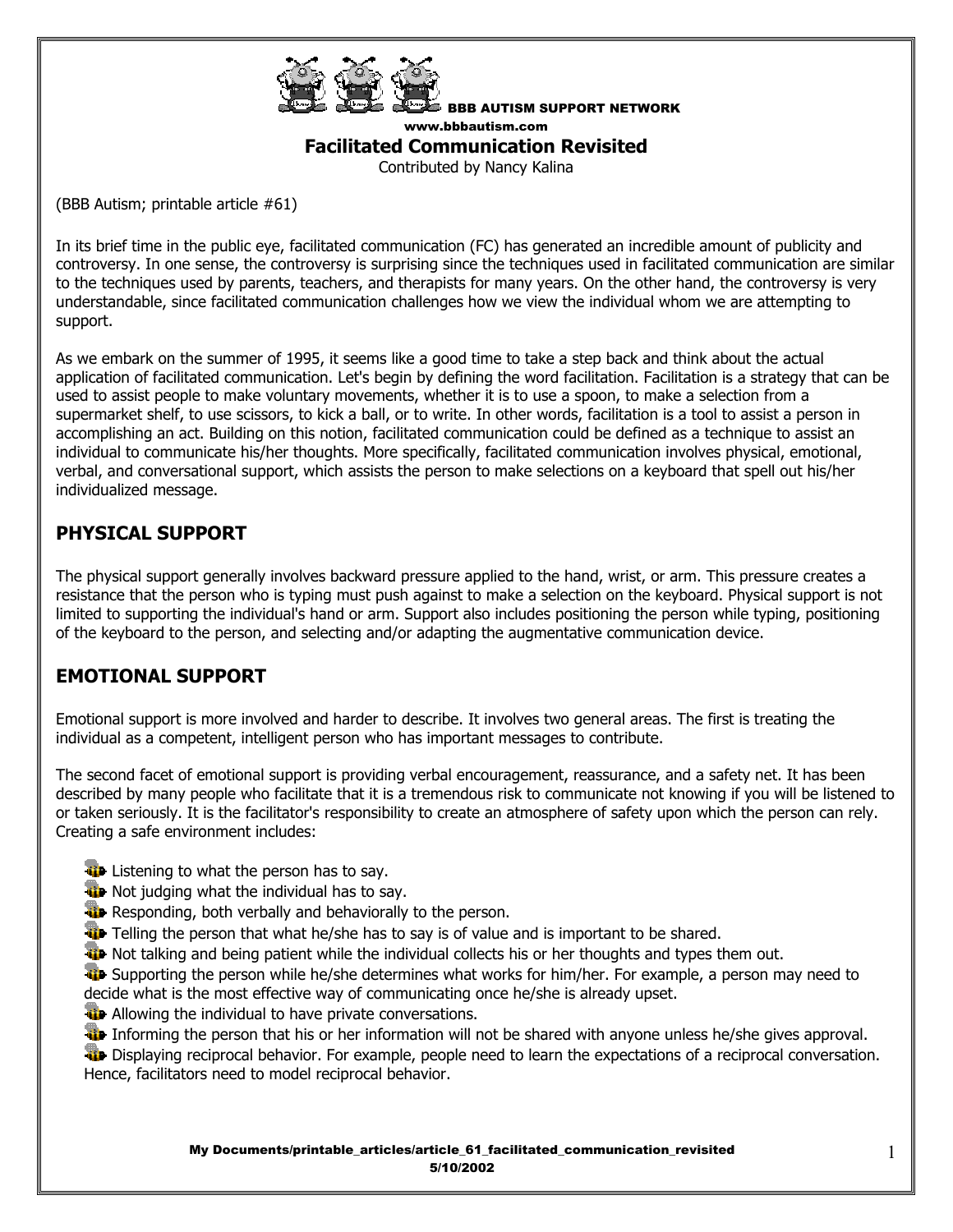

BBB AUTISM SUPPORT NETWORK

#### www.bbbautism.com

This involves listening, sharing experiences, apologizing for being late, asking typical conversational questions, and coordinating schedules with the individual.

**Expressing confidence in the person's abilities.** 

**W** Not talking in front of the person as if he/she is not there.

**The Sharing information on a sophisticated level. In other words, paying attention to how the information is** communicated as well as to what information is communicated.

This pertains to the messages one presents when altering the tone, style, pitch, and manner of one's voice.

# **VERBAL SUPPORT**

Facilitators need to be aware of the questions they ask so they can assist an FC speaker to develop communication. It has been noted that it is more difficult to reply to an open ended question than it is to a yes/no question. Therefore, verbal support involves structuring questions to enhance verbal interactions. In addition, verbal support refers to asking a person to clarify what s/he has typed. This is done when the actual message is unclear to the reader.

# **CONVERSATIONAL SUPPORT**

The role of the facilitator is more than physically assisting the person to facilitate. Rather, the facilitator is responsible for assisting the person to engage in conversation with others by helping them to access the board, by helping them to access individuals with whom to converse, and by promoting their involvement in interactions. For example, a support person may need to encourage an FC speaker to become involved in a conversation. In addition, the support person may need to encourage others (e.g., staff, local merchants, principal, clergy, family members) to speak directly to the person and to acknowledge the FC speaker's comments that are presented through facilitated communication.

Individuals should be encouraged to engage in conversation despite their initial level of facilitation. For example, if the person's initial ability with facilitation is limited to yes/no or single word statements, it is important to include that person's communication whenever naturally occurring turn taking would allow. By encouraging typical conversation the individual learns that facilitation is an effective method of relaying their messages.

The facilitator must assume that people would take part in conversation if they could. Therefore, it becomes the responsibility of the facilitator to ask the individual if s/he has anything to contribute to the conversation. This status might change throughout the conversation. For example, if a person has nothing to add at one point, it is important to ask again as the conversation continues and takes on new form.

It is important to realize that providing the combination of supports mentioned above does not guarantee that an individual will facilitate. Training is still found to be of utmost importance for the novice as well as for the experienced.

Finally, it is important to note that all people use many forms of communication throughout a day. Anything from speaking to writing to faxing to gesturing to silence are accepted means of communication. The difference between these forms and many others is that no single method is effective in all situations. Likewise, people who utilize facilitated communication need to expand their competency for communicating across home, school, work, and community settings. Below are suggestions for promoting communication across settings:

- **Each FC speaker should be encouraged to have multiple facilitators.**
- **The Discuss with the FC speaker where facilitated communication works well and where it is difficult.**
- I Identify communication options of what to do when there isn't a trained facilitator

**Fi** present and the FC speaker wishes to express him/herself. The person may decide to work on independent typing, signing, picture boards, or verbalization as options to utilize when facilitated communication is not feasible.

**Encourage people to problem-solve how to facilitate with more people and how to make facilitation more** accessible across settings.

> My Documents/printable\_articles/article\_61\_facilitated\_communication\_revisited 5/10/2002